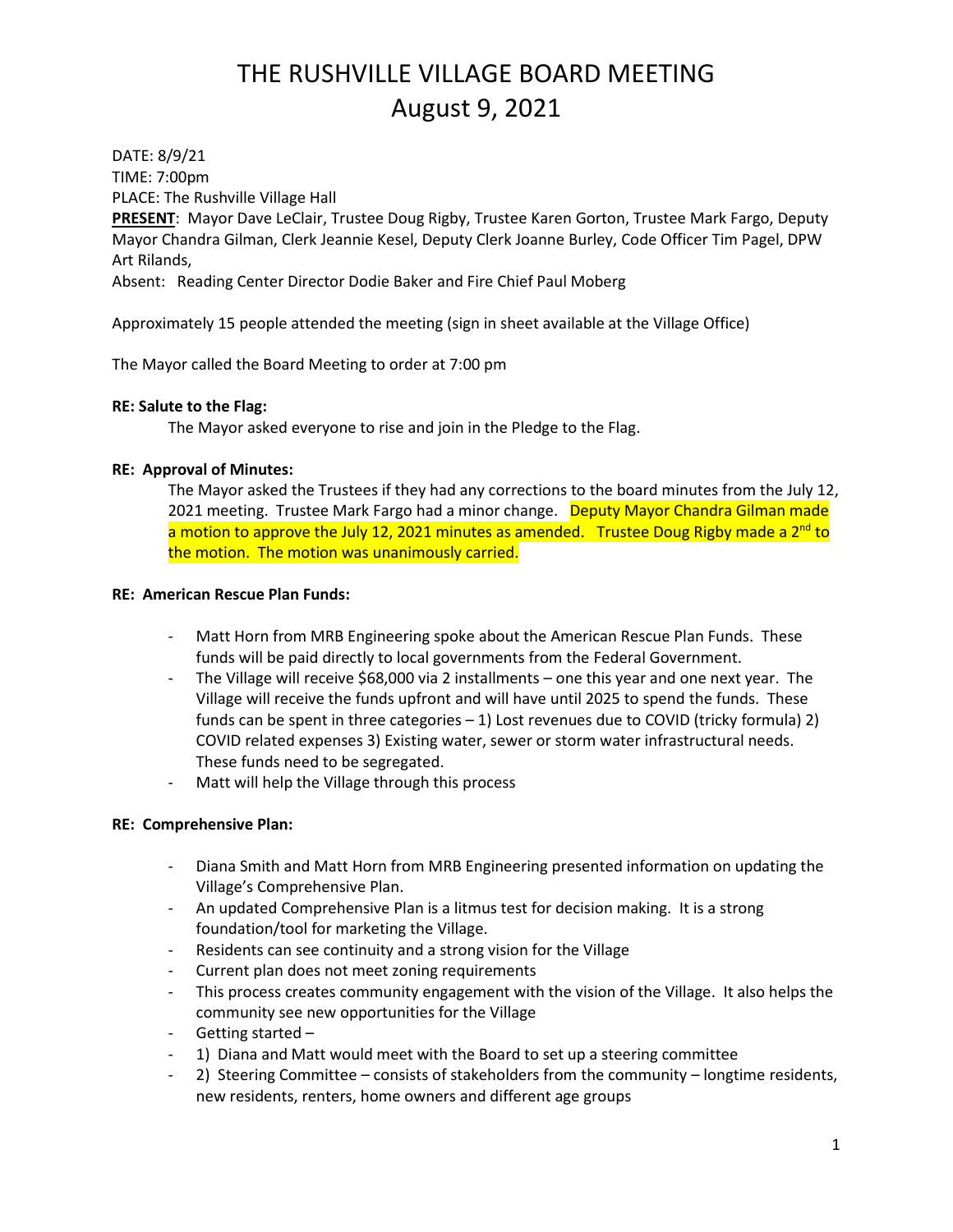- 3) Community Survey will be available online and paper copies put throughout the Village
- MRB will do community events
- MRB has tools to get people engaged in this process if they are uncomfortable talking in large group settings. Diana feels MRB can ask the right questions to get community residents to offer up their opinions, which are very valuable in this process
- The cost is \$38,000 paid over two years. A motion to use MRB Engineering to update the Village's Comprehensive Plan for a cost of \$38,000 payable over two years was made by Deputy Mayor Chandra Gilman and seconded by Trustee Karen Gorton. The motion was unanimously carried.
- The Mayor, David LeClair signed the contract and gave it to Diana Smith. The Mayor said that he looks forward to the benefits that we might not see right now.

## **RE: Local Law #3 of 2021 – Permit and Regulate the Keeping of Chickens:**

- The Mayor said this would be the final draft copy. If it looks good to move forward it will need a couple of things. It does change the language, just one word which changes zoning at the top in Section 5.0. The word "chickens" is crossed out. This draft will get a 239 Review at Yates County Planning Board this month, then comes back to our Planning Board for a recommendation to the Village Board. During this process the Village will have to schedule a public hearing. Then if the Board so moves, we will pass a local law. It's a typical model of what local towns and villages age doing.

## **RE: Water Rate Discussion:**

- The Mayor gave each of the Board Members a memo which shows an example of proposed sewer and water rates.
- 3 engineers from MRB did a thorough study of the Village's and Middlesex's water rates.
- The report found that the Village's rates need to be increased to \$8.76 per thousand gallons with a minimum charge of \$52.56 per quarter for the first 6,000 gallons to avoid future budget shortfalls in the next several years. If the Village does nothing, by 2026 the Water Fund Balance will be close to zero.
- Trustee Mark Fargo said it is unfortunate of the timing of the rate increase with inflation on the rise
- The Mayor will notify Village residents in the next newsletter, on the website and by separate letter of a water rate increase this year.
- The report recommended the Village adopt a wholesale rate for Middlesex of \$7.45 per thousand gallons which represents a fair profit of 11.7% based on the cost for the Village to treat water plus debt service totaling \$6.58 per thousand gallons.
- The report recommended that Marcus Whitman School pay \$9.10 per thousand gallons. Their current contract says that their rate cannot exceed the inside Village rate which is \$8.76. The Mayor said that would have to be corrected.
- The Mayor would like to keep things moving along. The Village needs to get an Inter-Municipal Agreement (IMA) with the Town of Middlesex. He would like to write a letter to Middlesex indicating that the Village accepts MRB's report including the water rate of \$7.45 per thousand gallons of water from January 2019 to current. The Board was in full agreement for the Mayor to write the letter.
- The Mayor would like to resolve this by the end of this year.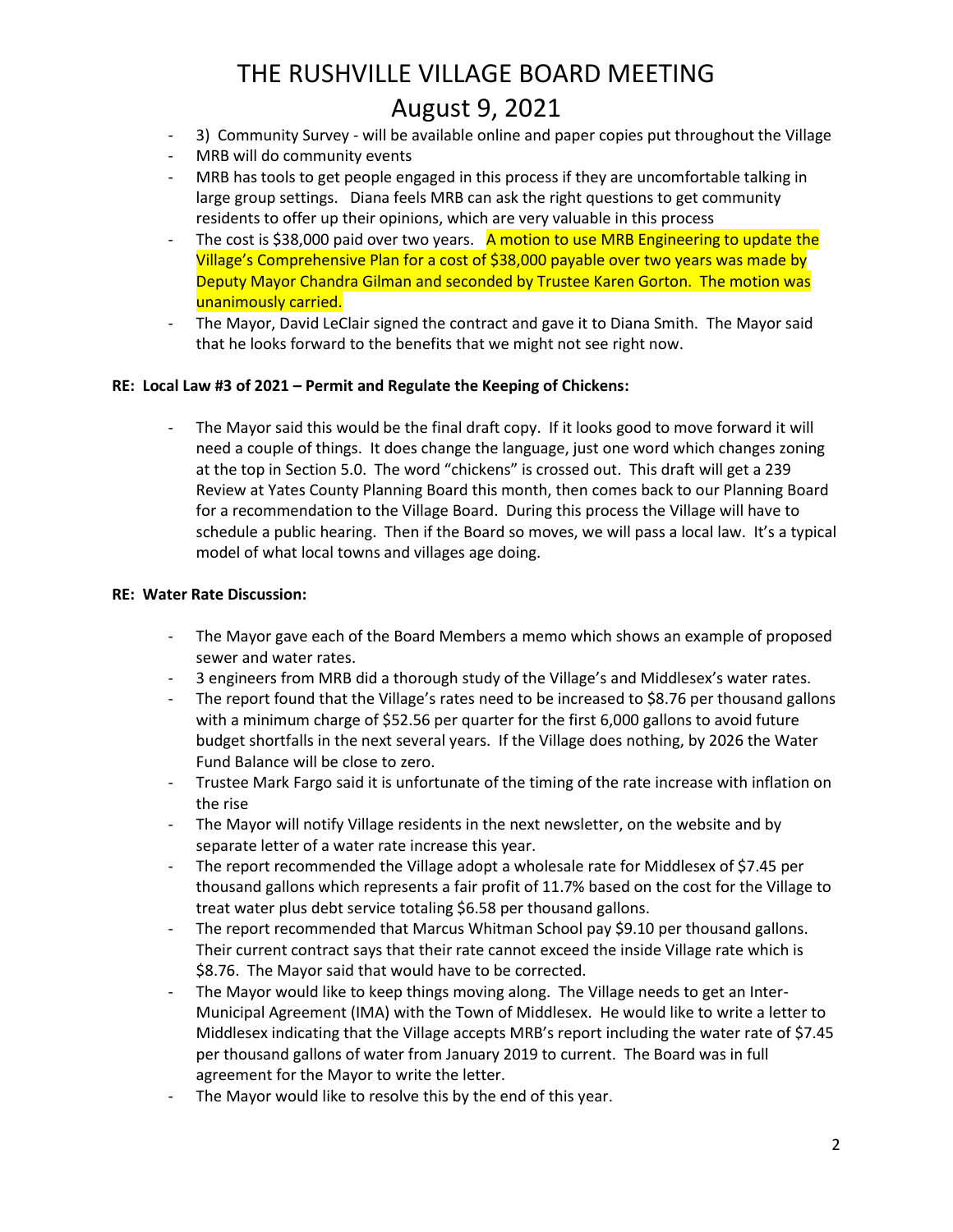### **RE: Sewer Rates Discussion:**

- The Mayor wanted to know what the Board members felt about the Sewer Options spreadsheets. He felt Option 2 and 3 were the strongest options. Option 3 is a more gradual approach. With this option, the Fund Balance would be around \$190,000 in 2026. If the Village does nothing, the sewer fund balance would be running out of money by 2026.
- The Mayor said the Sewer Law needs to be updated. It has not been updated since 1985.
- Trustee Mark Fargo said the Village needs to identify the total sewer units in the Village.
- Deputy Mayor Chandra Gilman suggested that the sewer rate go up to \$140 in the  $1^{st}$ Quarter of 2022 and then circle back and further analyze the sewer rate options before deciding the path forward.
- The Mayor will write a separate letter to the Village Residents letting them know that a sewer rate increase is coming.

### **RE: Mayor's Report:**

Mayor Dave LeClair gave his Mayor's report as follows:

- The Planning Grant Water System Evaluation Request for Qualifications (RFQ) was sent out and the Village is within the 40-day response period. He expects to provide a recommendation to the Board Members at the September Board Meeting.
- The Village received an insurance dividend check in the amount of \$424.32 from Selective Insurance as part of the Northeast Municipal dividend Program. This program rewards the group because losses were low in 2017 and 2018.
- The Village received a Notice of Claim from a previous owner and the tenant. This claim alleges discrimination for water shut off requested by the new property owner. The water was shut off for a few days while the Village and the new property owner investigated a massive water leak. Water was turned back on immediately after that. This matter was turned over to our insurance company and Attorney Tom Blair. I would characterize this as a frivolous allegation. I will provide updates as needed.

## **RE: Deputy Mayor's Report**

- In October the Fire Department contracts with Gorham and Potter come due.
- Deputy Mayor Chandra Gilman wanted to know if the Village could look into possibly various insurance policies including cost sharing with Yates County for Health Insurance. Jeannie will look into this.

#### **RE: Public Works Supervisor:**

#### **Streets:**

- Paving on Green Street and Bassett Street is completed. Thanks to Ontario County, Towns of Gorham and Middlesex. The Village has started fixing driveways and shoulders to edges of the new pavement.
- The Village has been using the Town of Middlesex boom mower to mow the hard spots along the streets.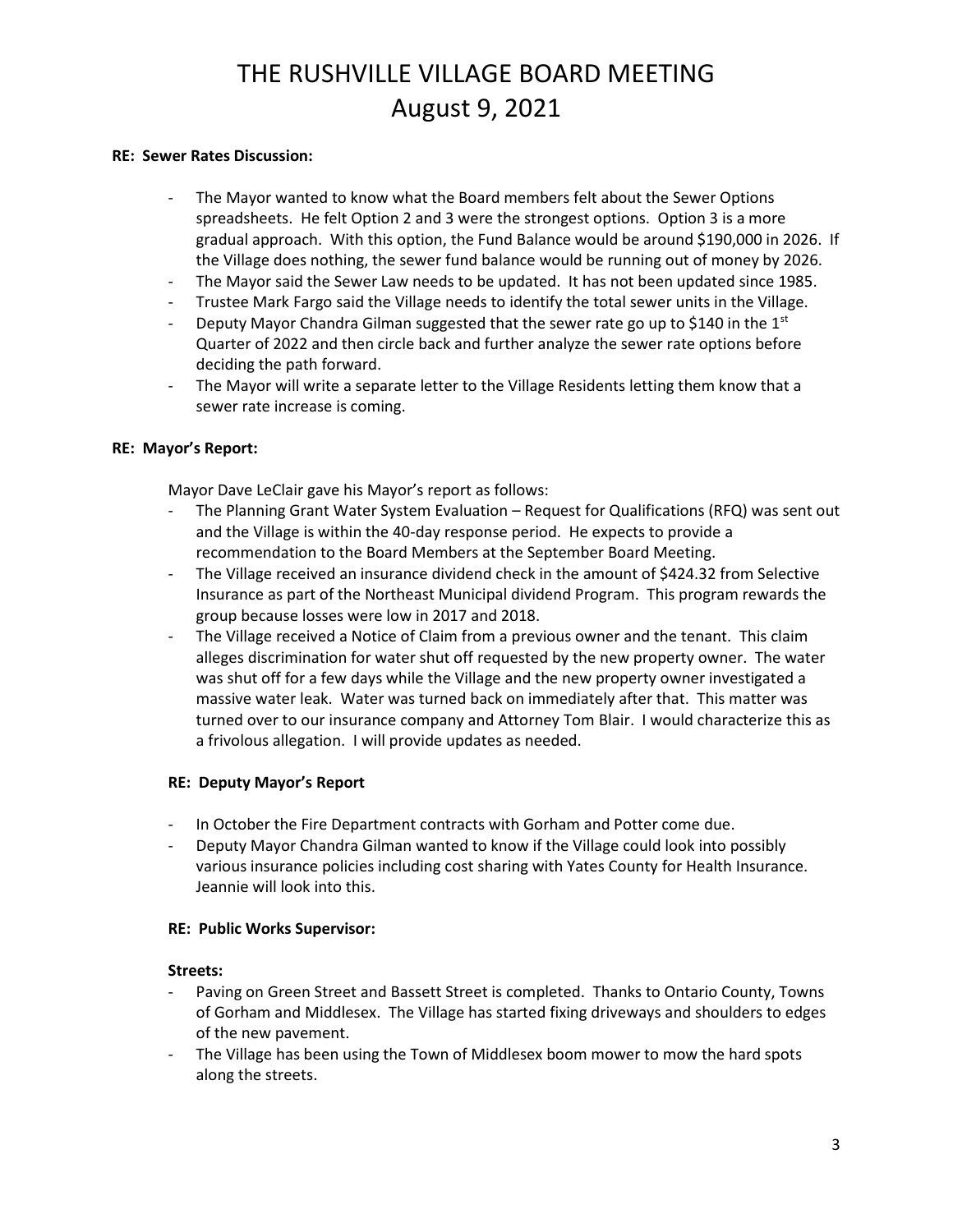Art said he is still working on having the double poles along Main Street removed. His last contact was two months ago. A work order number has been assigned to the request.

## **Water**:

- The Village finally got lead and copper testing completed. It's a challenge getting some homeowners to do the sampling.
- We have to sample for PFOS this week. Next week we have to start sampling for Blue Green Algae. This will continue every week for a while.
- A new fire hydrant was installed at 10 Bassett Street.

### **Cemetery**:

- With all the rain this summer, Mike and Keghan are helping Elvin mow. That is a couple days a week.

### **Sewer:**

- All the underground piping is done. Genesee Valley still has some testing to do on the pipe and manholes. Both contractors have been working on restoration. Fineline is done, we'll see if the grass grows.
- Mike is checking tanks and some have to be pumped.
- Art has been having trouble with the lab, Life Sciences, processing samples correctly and getting the results in a timely manner. A sample was submitted on July 7<sup>th</sup> and the lab called on July 30<sup>th</sup> to say there was an error with the sample. The Village will end up with a non-compliant report. Art is going to look into another lab.

## **Village Hall:**

The roof is leaking and needs repair in several spots. Art is getting prices from contractors. Looks like it's going to be expensive – at least \$15,000. Art is getting three estimates – Tripodi, Kanga Roofing and Proctor. A motion to authorize a bid under \$20,000 to replace the roof and let Tim Pagel and Art Rilands review the bids and choose a contractor was made by Deputy Mayor Chandra Gilman and a second by Trustee Doug Rigby. The motion was unanimously carried.

#### **RE: Fire Report:**

No Report

#### **RE: Reading Center Director:**

No Report

#### **RE: Code Enforcement officer:**

- The new house on Douglas Drive is having difficulty finding framers
- Working on resolving life safety issues
- Follow up on Rosato, 9 Chapel Street rescheduled for next week
- Inspection of projects in progress
- Working with Wells Fargo regarding maintenance of 4 Bryant Square.
- Obtaining required training through webinars

#### **RE: New Business:**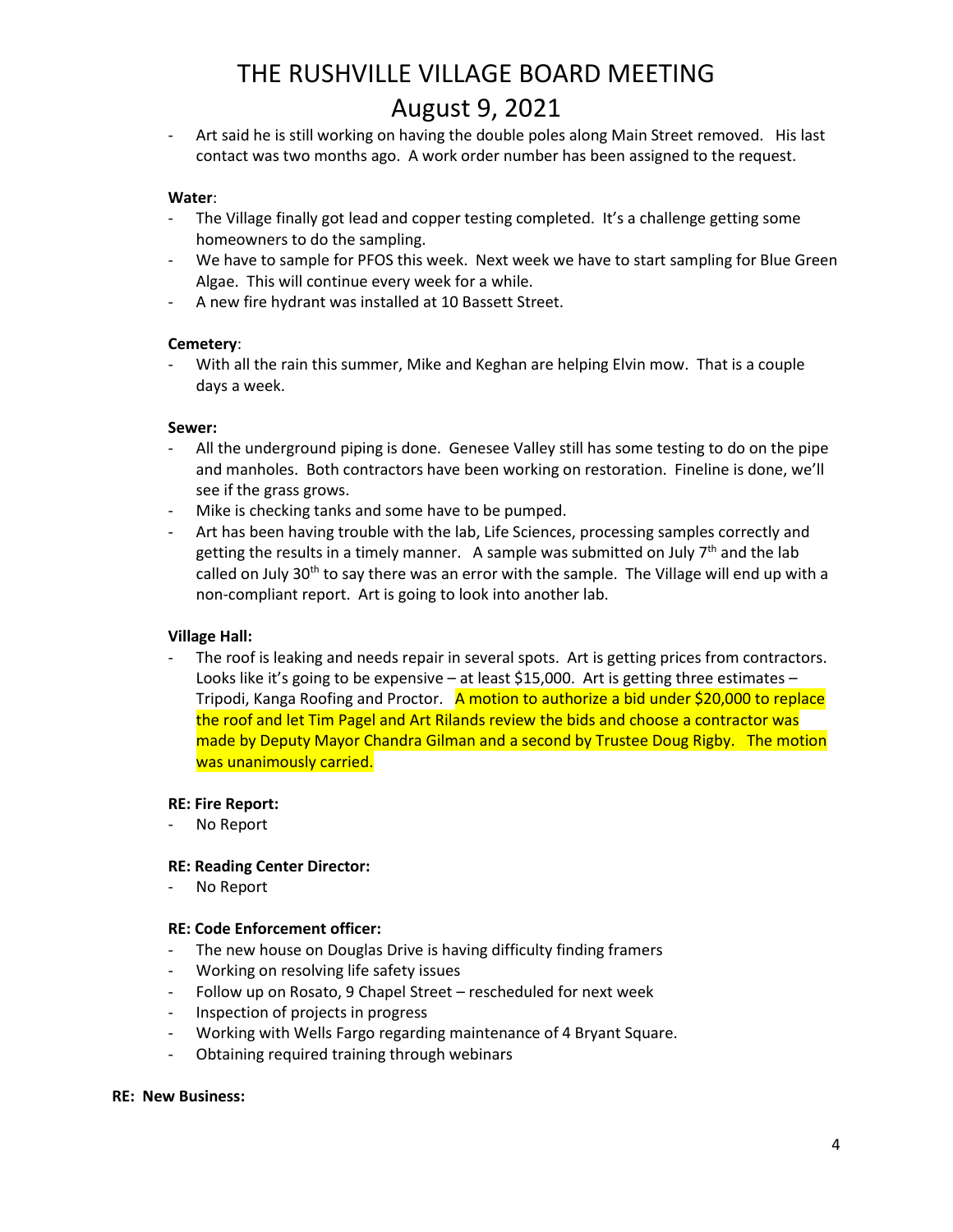#### - **None**

#### **WWTP:**

A motion was made by Trustee Doug Rigby and seconded by Deputy Mayor Chandra Gilman to approve the Certificate of Substantial Completion for Fineline Pipeline for WWTP Phase 1. The motion was unanimously carried.

A motion was made by Deputy Chandra Gilman and seconded by Trustee Doug Rigby to approve Change Order GC-05 for \$27,773.00. The motion was unanimously carried.

#### **Re Bills:**

A motion was made by Trustee Doug Rigby and seconded by Deputy Mayor Chandra Gilman to authorize payment of the Genesee Valley Construction Invoice in the amount of \$70,632.50. The motion was unanimously carried.

A motion was made by Deputy Mayor Chandra Gilman and seconded by Trustee Doug Rigby to authorize payment of the Fineline Pipeline Invoice in the amount of \$57,565.84. The motion was unanimously carried.

A motion was made by Deputy Mayor Chandra Gilman and seconded by Trustee Karen Gorton to authorize payment of the General bills in the amount of \$8,353.99. The motion was unanimously carried.

A motion was made by Trustee Doug Rigby and seconded by Trustee Karen Gorton to authorize payment of the Cemetery bills in the amount of \$27.88. The motion was unanimously carried.

A motion was made by Deputy Mayor Chandra Gilman and seconded by Trustee Karen Gorton to authorize payment of the Water bills in the amount of \$3,755.02. The motion was unanimously carried.

A motion was made by Trustee Doug Rigby and seconded by Deputy Mayor Chandra Gilman to authorize the payment of the Sewer bills in the amount of \$6,419.66. The motion was unanimously carried.

A motion was made by Trustee Doug Rigby and seconded by Deputy Mayor Chandra Gilman to authorize the payment of the Capital Project bills which includes the Genesee Valley Construction and Fineline Pipeline bills in the amount of \$149,345.72. The motion was unanimously carried.

A motion to adjourn was made by Deputy Mayor Chandra Gilman. A 2<sup>nd</sup> was received from Trustee Doug Rigby. The motion was unanimously passed. The meeting was adjourned at 8:29 pm.

Respectfully submitted,